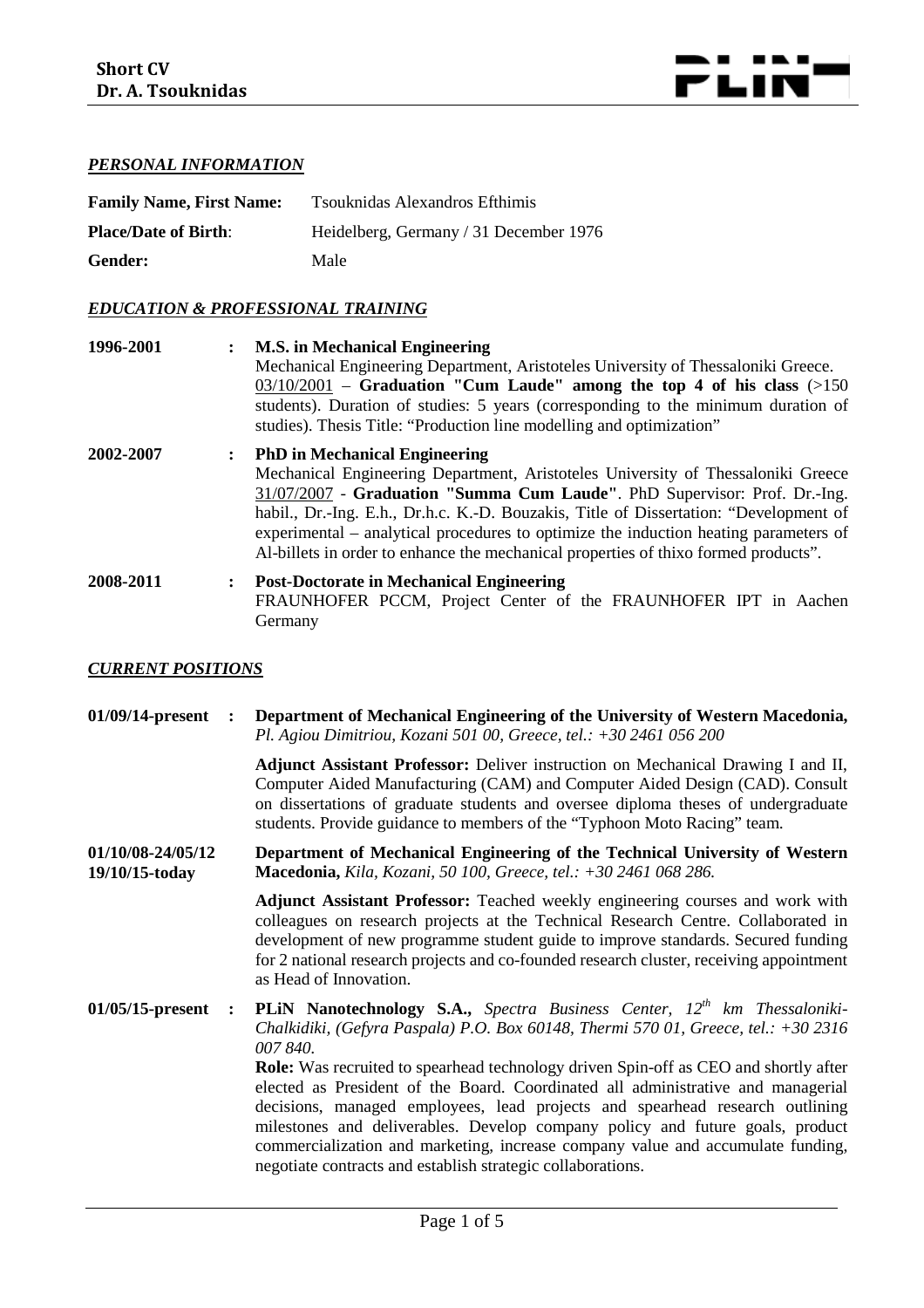

**23/08/16-present : World Health Organization (WHO) Department of Occupational health,** *Avenue Appia 20, 1211 Geneva 27, Switzerland, tel.: +41 22 7913531* **Role:** External Reviewer of the WHO Draft Guidelines for protecting workers from exposure to manufactured nanomaterials. Provided written advice on evidence chapters & guidelines, questions covered, important outcomes for decision-making and their applicability.

#### *PREVIOUS PROFESSIONAL EXPERIENCE*

| 03/12/01-31/08/07 :                          | <b>SAMARAS and ASSOCIATES LTD, LIMANI CENTER, 26th Oktovriou str. 43,</b><br>Thessaloniki 546 27, Greece, tel.: +30 2310 540280.<br><b>Role:</b> Supported the company's Management Systems Development & Product<br>Certification Department and moved to Group Leader in late 2006. Engaged projects<br>relating to Product Development & Certification in accordance to ISO, EN and DIN<br>standards.                                                                                                            |
|----------------------------------------------|---------------------------------------------------------------------------------------------------------------------------------------------------------------------------------------------------------------------------------------------------------------------------------------------------------------------------------------------------------------------------------------------------------------------------------------------------------------------------------------------------------------------|
| $01/01/02 - 30/04/03$ :<br>01/03/08-31/07/11 | The Centre for Research & Technology (CERTH), 6 <sup>th</sup> Km of Charilaou - Thermi,<br>P.O. Box 60361, Thermi 570 01, Greece, tel.: +30 2310 498 100.<br>Role: Served as a Researcher and Project Manager of the Fraunhofer PCCM, a joint<br>initiative of Fraunhofer IPT in Germany and the CERTH in Greece. Lead research<br>teams, overseeing multiple staff engaged in executing projects. Develop concepts, draft<br>proposals and submit new projects. Assemble international research consortia.         |
| 12/07/10-11/07/13 :                          | THESSALONIKI WATER SUPPLY & SEWERAGE CO. S.A. (EYATH Pagion),<br>Leoforos Konstantinou Karamanli 69, Thessaloniki 546 42, Greece, tel.: +30 2310<br>953600.<br><b>Role:</b> Member of the Board of Directors of the company supplying water for the wider<br>Thessaloniki region. The organization administers government property valued at<br>170m€ Analysed opportunities, assets and organisational position. Collaborate with<br>other Board members on decisions related to development and asset allocation. |
| $01/01/04 - 31/12/09$ :<br>01/08/11-27/05/15 | Research Committee of the Aristotle University of Thessaloniki (AUTH), Aristotle<br>Campus, 3is Septemvriou, Thessaloniki, 54 124, Greece, tel.: +30 2310 994 010.<br>Role: Conduct research projects and publish findings in peer-reviewed journals,<br>managing approximately 25 projects and publishing 40 journal papers. Present research<br>findings at more than 40 international conferences and other scientific events.                                                                                   |
| $01/02/12 - 30/09/15$ :                      | Research Committee of the Technical University of Western Macedonia, Kila,<br>Kozani, 50 100, tel.: +30 2461 068 286.                                                                                                                                                                                                                                                                                                                                                                                               |
|                                              | <b>Role:</b> Submitted two research proposals and secured two nationally funded projects.<br>Developed project schedules, outlining milestones and deliverables and producing<br>status reports. Worked with teams to support research objectives and present research<br>findings at international conferences and other scientific events.                                                                                                                                                                        |

#### *PREVIOUS TEACHING/ACADEMIC APPOINTMENTS:*

**30/10/07-05/07/10 : Department of Vechicle Engineering of the Alexander Technological Educational Institute of Thessaloniki,** *P.O. Box 141, 574 00 Sindos, Thessaloniki, Greece, tel.: +30 2310 013 937* **Adjunct Assistant Professor:** Delivered weekly instruction to students enrolled in the engineering program. **10/10/11-10/02/12 : Department of Mechanical Engineering of the Technical University of Central Macedonia,** *Terma Magnesias, 62124 Serres, Greece, tel.: +30 23210 49124.*

**Adjunct Assistant Professor:** Weekly instructed students.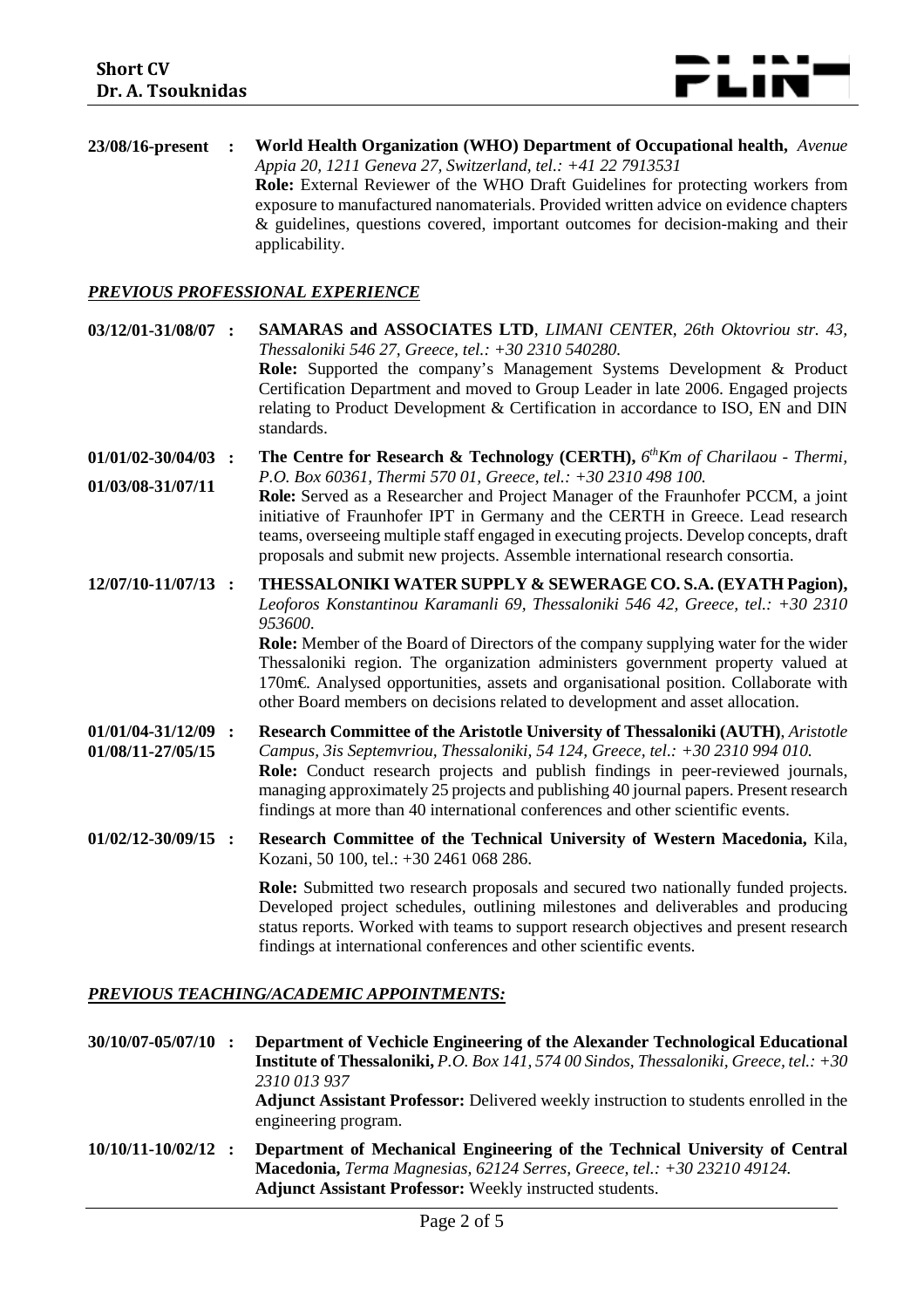

| $03/05/10-15/07/11$ :<br>09/03/12-30/04/12 | Department of Mechanical Engineering of the Aristotle University of Thessaloniki,<br>$7th$ floor of Building D Aristotle Campus, Thessaloniki, 54 124, Greece, tel.: +30 2310<br>996 079.<br><b>Adjunct Assistant Professor:</b> Delivered instruction on rapid prototyping techniques<br>and assist in 2 mechanical engineering courses.                                                              |
|--------------------------------------------|--------------------------------------------------------------------------------------------------------------------------------------------------------------------------------------------------------------------------------------------------------------------------------------------------------------------------------------------------------------------------------------------------------|
| $01/09/15 - 05/07/16$ :                    | Department of Mechanical Engineering of the Frederick University, Y.<br>Frederickou Str. 7, Pallouriotisa, Nicosia 1036, Cyprus, tel.: +357 22394 394<br><b>Adjunct Assistant Professor:</b> Responsible for the preparation and delivery of courses<br>syllabus and Lab work. Deliver instruction on 3 graduate and undergraduate courses<br>(Biomedical Engineering, Design and Manufacturing etc.). |

### *HONORS AND AWARDS*

- *2014: IIMEC scholarship* to Texas A&M University, College Station, Texas, USA (**funded by the NSF**).
- *2013: HSB best paper award* at the 19th Congress of the European Society of Biomechanics.
- *2013: HSB best poster award* at the 19th Congress of the European Society of Biomechanics.
- 2013: Finalist/runner-up for the biannual international **Clinical Biomechanics Award,** presented by ISB.
- *2013: Post-Doctoral Scholarships of excellence* from the Aristotle University of Thessaloniki.
- *2012: Post-Doctoral Scholarships of excellence* from the Aristotle University of Thessaloniki.
- *2012: Post-Doctoral Grant of excellence from the* General Secretariat for Research and Technology.
- 2012: **"Sfera" Access grant** to PROMES (CNRS) awarded by the European Commission.
- 2011: **"Sfera" Access grant** to PROMES (CNRS) awarded by the European Commission.
- 2010: **"Sfera" Access grant** to PROMES (CNRS) awarded by the European Commission.

#### *PUBLISHED WORK – ACADEMIC ACHIVEMENTS*

- *Published more than 45 scientific manuscripts in peer reviewed and citation indexed journals.*
- *Presented his work in more than 60 international conferences, symposia and other scientific events.*
- *Cited more than 300 times, h-index = 10[, i10-index](javascript:void(0)) = 12.*
- *Elected member & treasurer of the Council of the Hellenic Society of Biomechanics (effective 2013-2014).*
- *Editorial board member and guest Editor of several journals e.g. Craniofacial Biology and Dental Research: IF=4.031, Advances in Materials Science and Engineering: IF=1.010 etc..*
- *Reviewer for several citation indexed journals e.g. BioMedical Engineering, Journal of Biomechanics, Journal of Clinical Biomechanics, Surgical Innovation, Journal of Pain Research etc..*
- *Committee Member (Scientific and/or Program and/or Organizing) of more than 20 conferences.*
- *"Session Chair" and/or "invited Speaker" at 5 scientific events (ESB 2013, Bioinformatics 2011 etc.).*
- *Supervised 7 Diploma thesis and co-supervised 3 PhD student.*
- *National Expert for the Europe-wide R&D Network "EUREKA-EuroStars" (2008-2009)*

### *PATENTS*

- *Nanotechnology based multi action cleaning solution for fuel injection nozzles of internal combustion engines.* **Application no:** 20160100054, **Inventors:** N. Michailidis, A. Tsouknidas, D. Tsipas, D. Papadopoulos, P. Karanasios, G. Varsami, D. Koulaxis
- *Ball Valves with superficially enhanced sealing mechanisms.* **Application no:** 2013-00937, **Inventors:** K.-D. Bouzakis, A. Tsouknidas, S. Kobogiannis, F. Klocke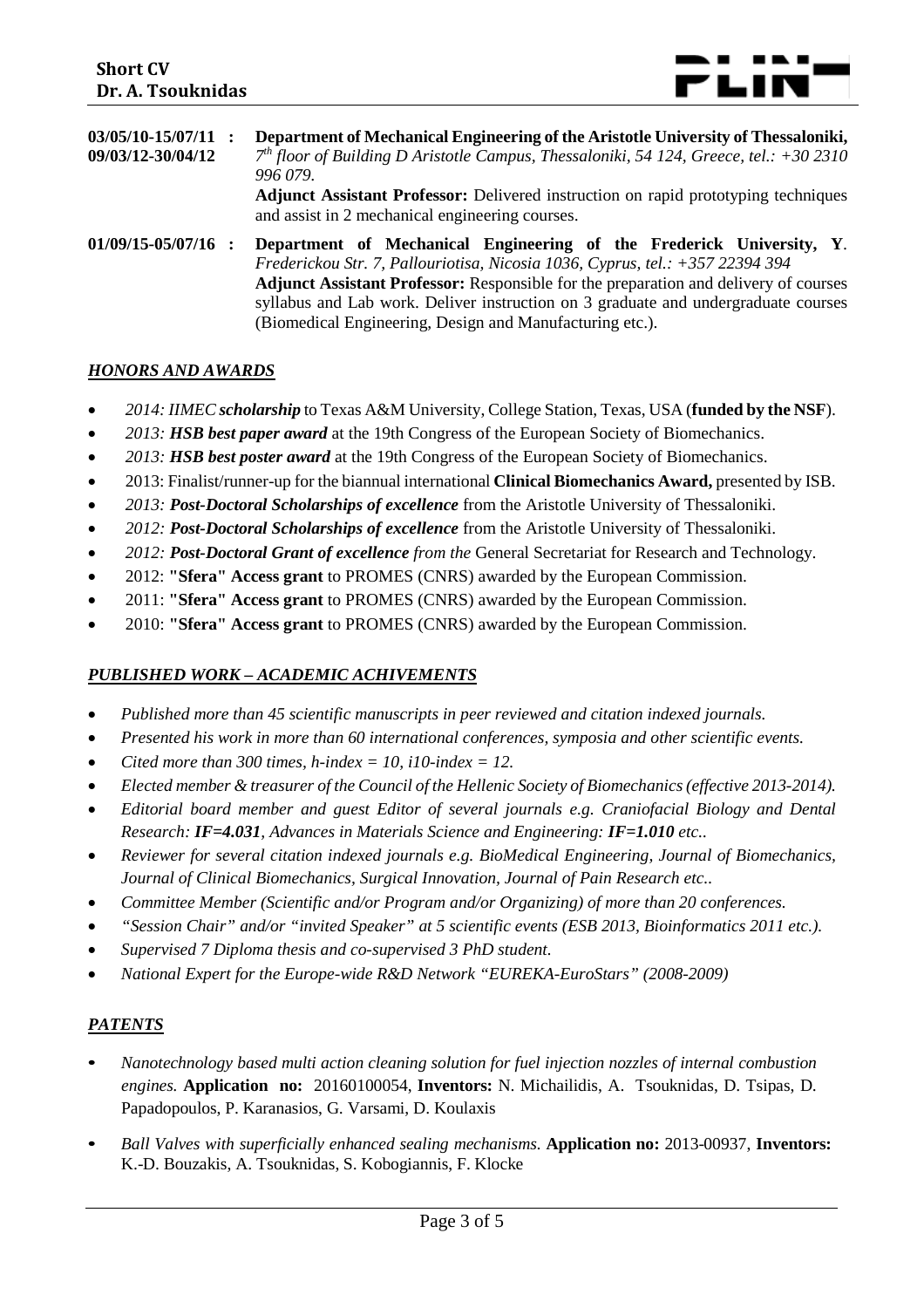#### *SELECTED PUBLICATIONS*

- *1. A Tsouknidas, L. Jimenez-Rojo, E. Karatsis, N. Michailidis, T.A. Mitsiadis, Α bio-realistic finite element model to evaluate the effect of masticatory loadings on mouse mandible-related tissues. Freontiers in Physiology, 2017, in press.*
- *2. A. Tsouknidas, D. Giannopoulos, S. Savvakis, N. Michailidis, E. Lympoudi, D. Fytanidis, A. Pissiotis, K. Michalakis, The influence of bone's quality on the biomechanical behavior of a tooth-implant fixed partial denture. A 3D Finite Element Analysis (FEA). The International Journal of Oral & Maxillofacial Implants 30 (3), 2016, pp. e143-e154.*
- *3. Υ. Kirmanidou, Μ. Sidira, M.Ε. Drosou, V. Bennani, A. Bakopoulou, A. Tsouknidas, N. Michailidis, K. Michalakis, New Ti-Alloys and Surface Modifications to Improve the Mechanical Properties and the Biological Response to Orthopedic and Dental Implants: A Review. BioMed Research International, 2016, art. no. 2908570.*
- *4. A. Tsouknidas, E. Lympoudi, K. Michalakis, D. Giannopoulos, N. Michailidis, A. Pissiotis, D. Fytanidis, D. Kugiumtzis, Influence of Alveolar Bone Loss and Different Alloys on the Biomechanical Behavior of Internal and External-Connection Implants: A Three-Dimensional Finite Element Analysis. The International Journal of Oral & Maxillofacial Implants, 30 (3), 2015, e30-e42.*
- *5. A. Tsouknidas, G. Maliaris, S. Savvakis, N. Michailidis, Anisotropic post-yield response of cancellous bone simulated by stress–strain curves of bulk equivalent structures. Computer Methods in Biomechanics and Biomedical Engineering, 18 (8), 2015, pp. 839-846.*
- *6. A. Tsouknidas, K. Anagnostidis, S. Panagiotidou, N. Michailidis, The effect of osteoarthritis on the regional anatomical variation of subchondral trabecular bone in the femoral head. Clinical Biomechanics, 30 (5), 2015, pp. 418-423.*
- *7. A. Tsouknidas, S.O. Sarigiannidis, K. Anagnostidis, N. Michailidis, S. Ahuja, Assessment of stress patterns on a spinal motion segment in healthy versus osteoporotic bony models with or without disc degeneration: A finite element analysis. Spine Journal, 15 (3), 2015, pp. 17S-22S.*
- *8. A. Tsouknidas, The Effect of Pedicle Screw Implantation Depth and Angle on the Loading and Stiffness of a Spinal Fusion Assembly. Biomedical Materials and Engineering 25 (4), 2015, pp. 425-433.*
- *9. G.I. Mataliotakis, A. Tsouknidas, S. Panteliou, M.D. Vekris, G.I. Mitsionis, S. Agathopoulos, A.E. Beris, A new, low cost, locking plate for the long-term fixation of a critical size bone defect in the rat femur: In vivo performance, biomechanical and finite element analysis. Biomedical Materials and Engineering 25 (4), 2015, pp. 335-346.*
- *10. A. Tsouknidas, S. Savvakis, Y. Asaniotis, K. Anagnostidis, A. Lontos, N. Michailidis, The effect of kyphoplasty parameters on the dynamic load transfer within the lumbar spine considering the response of a bio-realistic spine segment. Clinical Biomechanics, 28 (9-10), 2013, pp. 949-955.*
- *11. N. Michailidis, G. Karabinas, A. Tsouknidas, G. Maliaris, D. Tsipas, P. Koidis, A FEM based endosteal implant simulation to determine the effect of peri-implant bone resorption on stress induced implant failure. Bio-Medical Materials and Engineering, 23 (5), 2013, pp. 317-327.*
- *12. A. Tsouknidas, A. Lontos, S. Savvakis, N. Michailidis, Nonintrusive 3D reconstruction of human bone models to simulate their bio-mechanical response. 3D Research 3(2), 2012, pp. 1-10.*
- *13. A. Tsouknidas, K. Anagnostidis, G. Maliaris, N. Michailidis, Fracture risk in the femoral hip region: A finite element analysis supported experimental approach. Journal of Biomechanics 45, 2012, pp. 1959– 1964.*
- *14. A. Tsouknidas, N. Michailidis, S. Savvakis, K. Anagnostidis, K.D. Bouzakis, G. Kapetanos, A finite element model technique to determine the mechanical response of a lumbar spine segment under complex loads. Journal of Applied Biomechanics 28(4), 2012, pp. 448-456.*
- *15. A. Tsouknidas, Friction induced wear of Rapid Prototyping generated components: A Review. Advances in Tribology, 2011, art. no. 746270.*
- *16. A. Tsouknidas, S. Maropoulos, S. Savvakis, N. Michailidis, FEM assisted evaluation of PMMA and Ti6Al4V as materials for cranioplasty resulting mechanical behaviour and the neurocranial protection. Bio-Medical Materials and Engineering 21, 2011, pp. 139-147.*